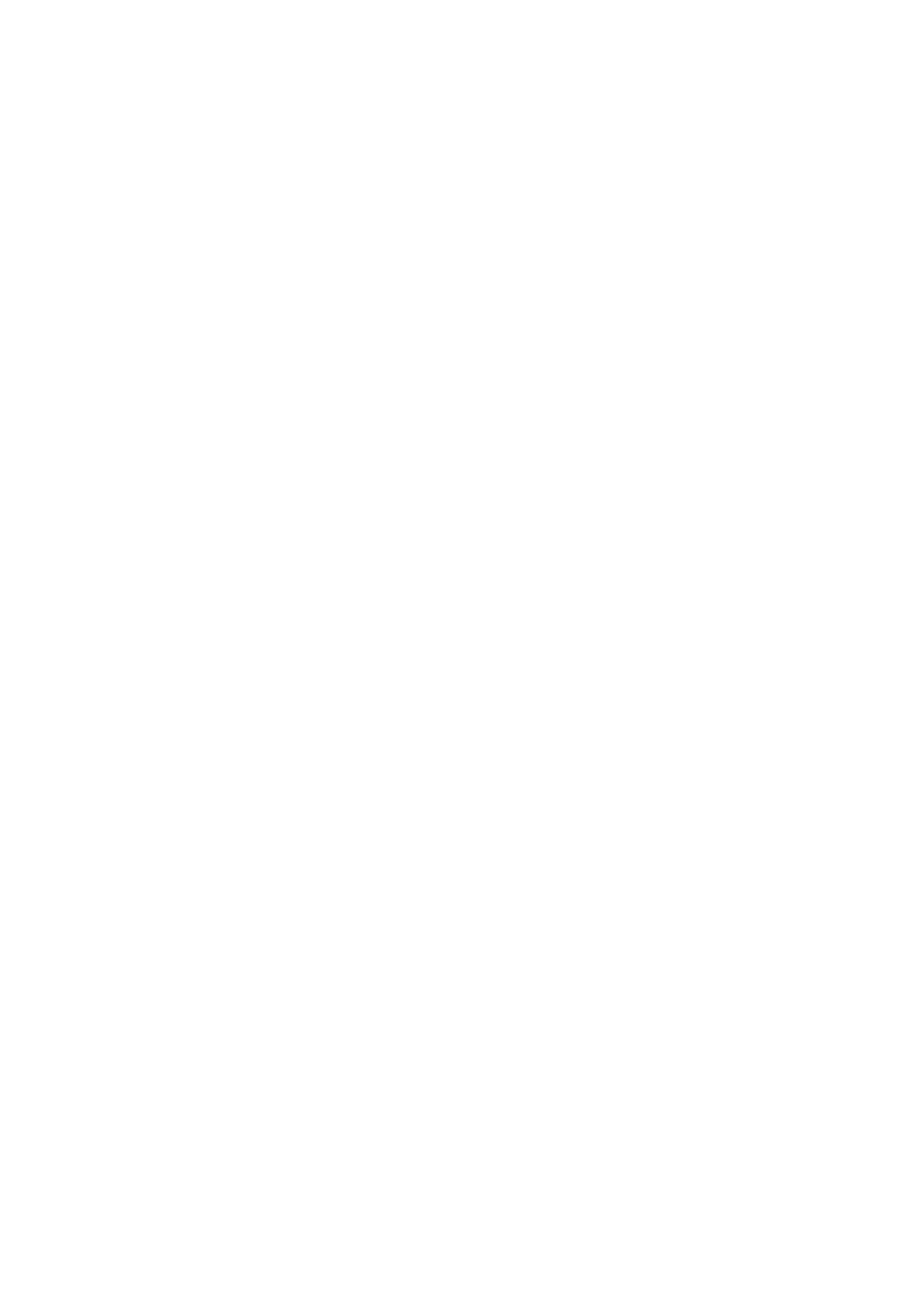| <b>DISTRICT: Mustang</b><br>$[42]$ |                  | V.D.C./MUNICIPALITY: Charang<br>[1]              |     |               |
|------------------------------------|------------------|--------------------------------------------------|-----|---------------|
| <b>WARD</b>                        | <b>HOUSEHOLD</b> | <b>POPULATION</b><br><b>MALE</b><br><b>TOTAL</b> |     |               |
|                                    |                  |                                                  |     | <b>FEMALE</b> |
|                                    | 18               | 68                                               | 35  | 33            |
| ົ                                  | 12               | 48                                               | 28  | 20            |
| 3                                  |                  | 55                                               | 22  | 33            |
|                                    |                  | 43                                               | 18  | 25            |
| 5                                  | 10               | 37                                               | 18  | 19            |
| 6                                  | 17               | 57                                               | 29  | 28            |
|                                    | 15               | 46                                               | 22  | 24            |
| 8                                  | 16               | 46                                               | 22  | 24            |
| 9                                  | 16               | 52                                               | 23  | 29            |
| <b>TOTAL</b>                       | 132              | 452                                              | 217 | 235           |

| <b>DISTRICT: Mustang</b><br>$[42]$ |                  | V.D.C./MUNICIPALITY: Chhonhup<br>[2] |     |               |
|------------------------------------|------------------|--------------------------------------|-----|---------------|
| <b>WARD</b>                        | <b>HOUSEHOLD</b> | <b>POPULATION</b>                    |     |               |
|                                    |                  | <b>TOTAL</b><br><b>MALE</b>          |     | <b>FEMALE</b> |
|                                    | 22               | 96                                   | 40  | 56            |
| າ                                  | 30               | 135                                  | 69  | 66            |
| 3                                  | 20               | 72                                   | 29  | 43            |
|                                    | 24               | 89                                   | 39  | 50            |
| 5                                  | 22               | 90                                   | 42  | 48            |
| 6                                  | 17               | 81                                   | 37  | ΔΔ            |
|                                    | 18               | 66                                   | 27  | 39            |
| 8                                  | 20               | 62                                   | 31  | 31            |
| 9                                  | 29               | 110                                  | 51  | 59            |
| <b>TOTAL</b>                       | 202              | 801                                  | 365 | 436           |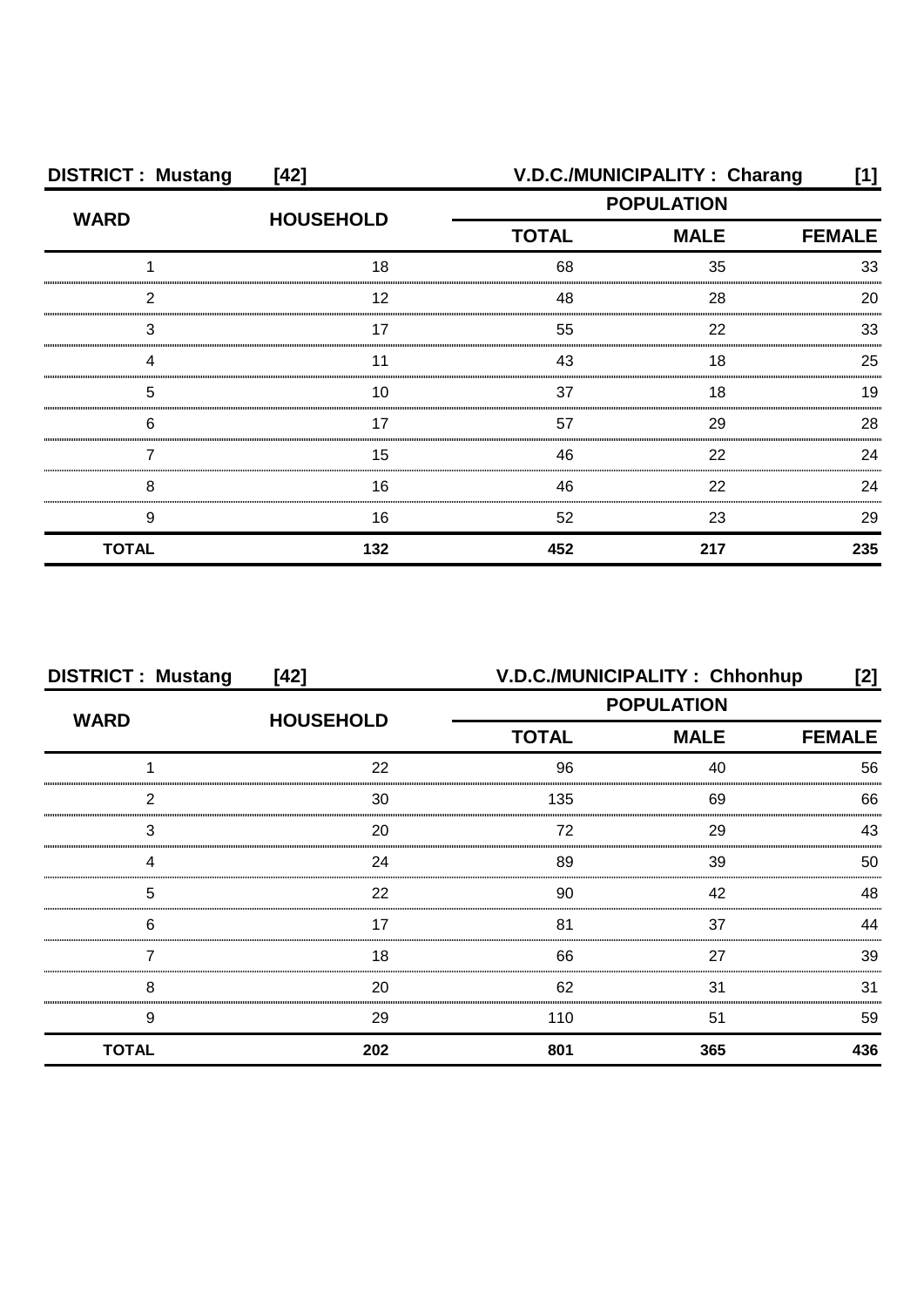| <b>DISTRICT: Mustang</b><br>$[42]$ |                  | V.D.C./MUNICIPALITY: Chhoser<br>[3]              |     |               |
|------------------------------------|------------------|--------------------------------------------------|-----|---------------|
| <b>WARD</b>                        | <b>HOUSEHOLD</b> | <b>POPULATION</b><br><b>TOTAL</b><br><b>MALE</b> |     |               |
|                                    |                  |                                                  |     | <b>FEMALE</b> |
|                                    | 16               | 43                                               | 16  | 27            |
| っ                                  | 20               | 73                                               | 29  |               |
| 3                                  | 15               | 50                                               | 22  | 28            |
|                                    | 14               | 45                                               | 20  | 25            |
| 5                                  | 18               | 59                                               | 25  | ٩Δ            |
| 6                                  | 14               | 48                                               | 21  | 27            |
|                                    | 24               | 86                                               | 36  | 50            |
| 8                                  | 20               | 63                                               | 31  | 32            |
| 9                                  | 17               | 62                                               | 27  | 35            |
| <b>TOTAL</b>                       | 158              | 529                                              | 227 | 302           |

| <b>DISTRICT: Mustang</b><br>$[42]$ |                  | V.D.C./MUNICIPALITY: Chhusang<br>[4] |     |               |
|------------------------------------|------------------|--------------------------------------|-----|---------------|
| <b>WARD</b>                        |                  | <b>POPULATION</b>                    |     |               |
|                                    | <b>HOUSEHOLD</b> | <b>TOTAL</b><br><b>MALE</b>          |     | <b>FEMALE</b> |
|                                    | 18               | 48                                   | 27  | 21            |
| 2                                  | 22               | 53                                   | 23  | 30            |
| 3                                  | 26               | 84                                   | 42  | 42            |
|                                    | 13               | 41                                   | 15  | 26            |
| 5                                  | 16               | 50                                   | 22  | 28            |
| 6                                  | 23               | 66                                   | 30  | 36            |
|                                    | 17               | 65                                   | 36  | 29            |
| 8                                  | 15               | 47                                   | 21  | 26            |
| 9                                  | 18               | 58                                   | 31  | 27            |
| <b>TOTAL</b>                       | 168              | 512                                  | 247 | 265           |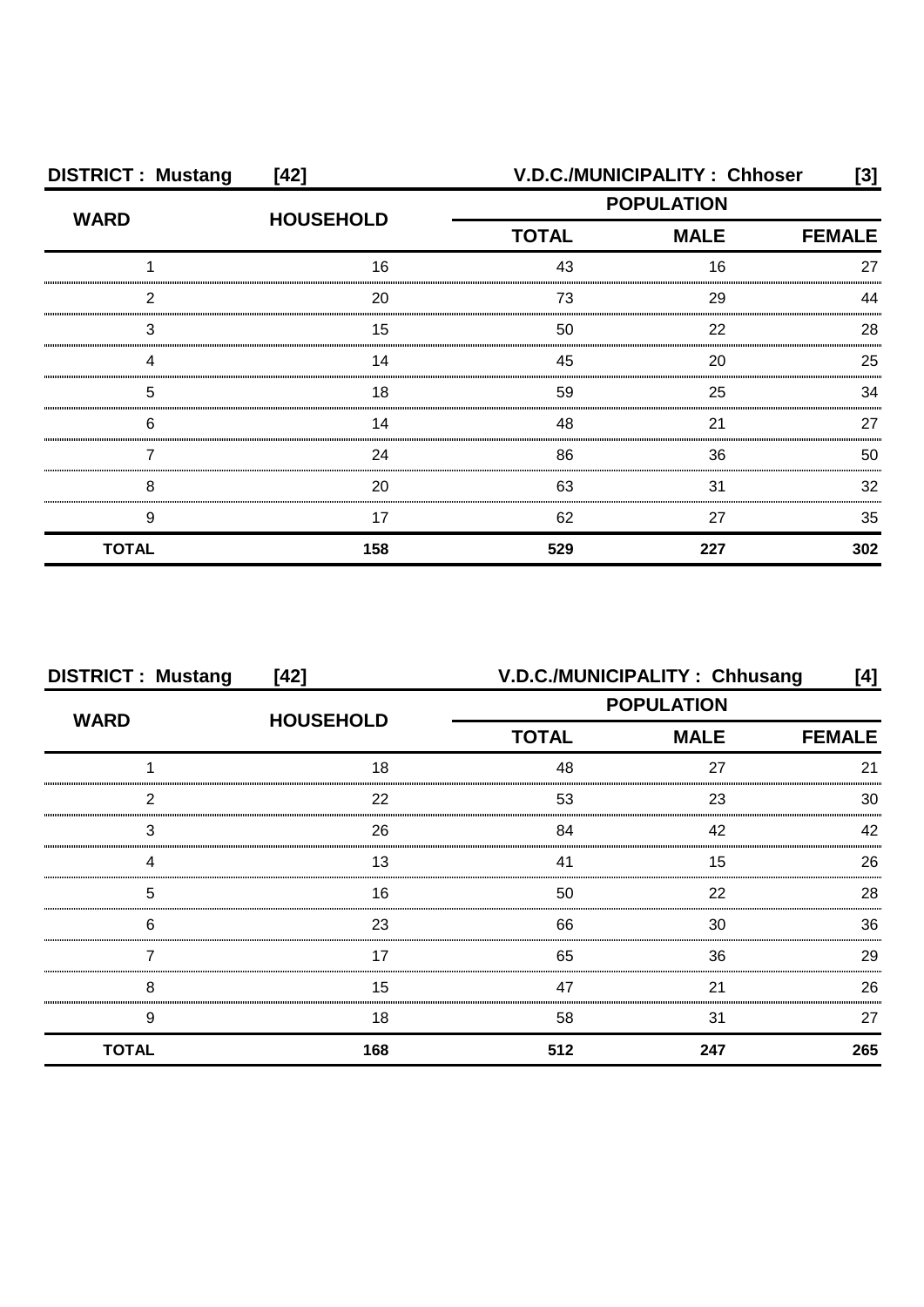| <b>DISTRICT: Mustang</b><br>$[42]$ |                  | V.D.C./MUNICIPALITY: Ghami<br>[5] |                              |     |
|------------------------------------|------------------|-----------------------------------|------------------------------|-----|
| <b>WARD</b>                        | <b>HOUSEHOLD</b> | <b>POPULATION</b>                 |                              |     |
|                                    |                  | <b>TOTAL</b>                      | <b>MALE</b><br><b>FEMALE</b> |     |
|                                    |                  | 31                                | 16                           | 15  |
| 2                                  | 14               | 50                                | 23                           | 27  |
| 3                                  | 22               | 88                                | 40                           | 48  |
|                                    | 15               | 59                                | 29                           | 30  |
| 5                                  | 19               | 76                                | 34                           | 42  |
| 6                                  | 14               | 66                                | 39                           | 27  |
|                                    | 23               | 68                                | 32                           | 36  |
| 8                                  | 27               | 82                                | 31                           | 51  |
| 9                                  | 28               | 91                                | 41                           | 50  |
| <b>TOTAL</b>                       | 169              | 611                               | 285                          | 326 |

| <b>DISTRICT: Mustang</b><br>$[42]$ |                  | V.D.C./MUNICIPALITY: Jhong<br>[6] |             |     |
|------------------------------------|------------------|-----------------------------------|-------------|-----|
|                                    |                  | <b>POPULATION</b>                 |             |     |
| <b>WARD</b>                        | <b>HOUSEHOLD</b> | <b>TOTAL</b>                      | <b>MALE</b> |     |
|                                    |                  | 21                                |             |     |
| າ                                  |                  | 18                                |             |     |
| 3                                  | 10               | 34                                | 13          | っ   |
|                                    | 13               | 43                                | 19          | 24  |
| 5                                  |                  | 25                                | 10          | 15  |
| 6                                  |                  | 30                                | 14          | 16  |
|                                    |                  | 32                                | 18          | 14  |
| 8                                  |                  | 24                                |             | 13  |
| 9                                  | 10               | 26                                | 9           | 17  |
| <b>TOTAL</b>                       | 85               | 253                               | 112         | 141 |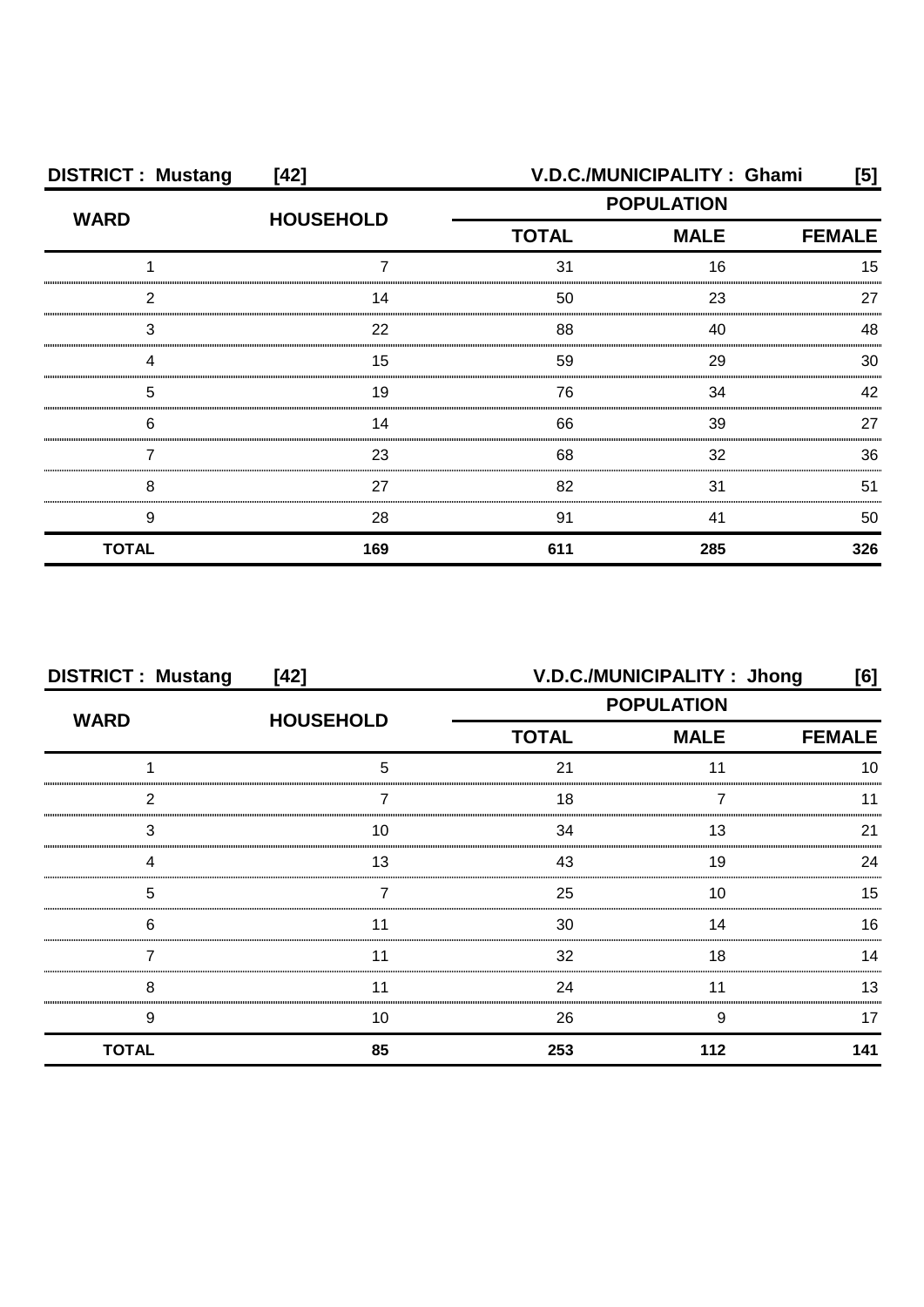| <b>DISTRICT: Mustang</b><br>$[42]$ |                  | V.D.C./MUNICIPALITY: Jomsom<br>[7] |                   |               |
|------------------------------------|------------------|------------------------------------|-------------------|---------------|
| <b>WARD</b>                        | <b>HOUSEHOLD</b> |                                    | <b>POPULATION</b> |               |
|                                    |                  | <b>TOTAL</b>                       | <b>MALE</b>       | <b>FEMALE</b> |
|                                    | 35               | 113                                | 61                | 52            |
| 2                                  | 31               | 99                                 | 45                | 54            |
| 3                                  | 21               | 76                                 | 31                | 45            |
|                                    | 28               | 102                                | 51                | 51            |
| 5                                  | 50               | 161                                | 81                | 80            |
| 6                                  | 50               | 151                                | 75                | 76            |
|                                    | 98               | 280                                | 165               | 115           |
| 8                                  | 82               | 245                                | 121               | 124           |
| 9                                  | 35               | 143                                | 72                | 71            |
| <b>TOTAL</b>                       | 430              | 1,370                              | 702               | 668           |

| <b>DISTRICT: Mustang</b><br>$[42]$ |                  | V.D.C./MUNICIPALITY: Kagbeni<br>[8]              |               |     |
|------------------------------------|------------------|--------------------------------------------------|---------------|-----|
| <b>WARD</b>                        | <b>HOUSEHOLD</b> | <b>POPULATION</b><br><b>TOTAL</b><br><b>MALE</b> |               |     |
|                                    |                  |                                                  | <b>FEMALE</b> |     |
|                                    | 15               | 71                                               | 35            | 36  |
| 2                                  | 19               | 69                                               | 34            | 35  |
| 3                                  | 23               | 57                                               | 26            | 31  |
|                                    | 27               | 86                                               | 38            | 48  |
| 5                                  | 27               | 99                                               | 53            | 46  |
| 6                                  | 37               | 109                                              | 53            | 56  |
|                                    | 56               | 211                                              | 100           | 111 |
| 8                                  | 55               | 172                                              | 89            | 83  |
| 9                                  | 15               | 63                                               | 33            | 30  |
| <b>TOTAL</b>                       | 274              | 937                                              | 461           | 476 |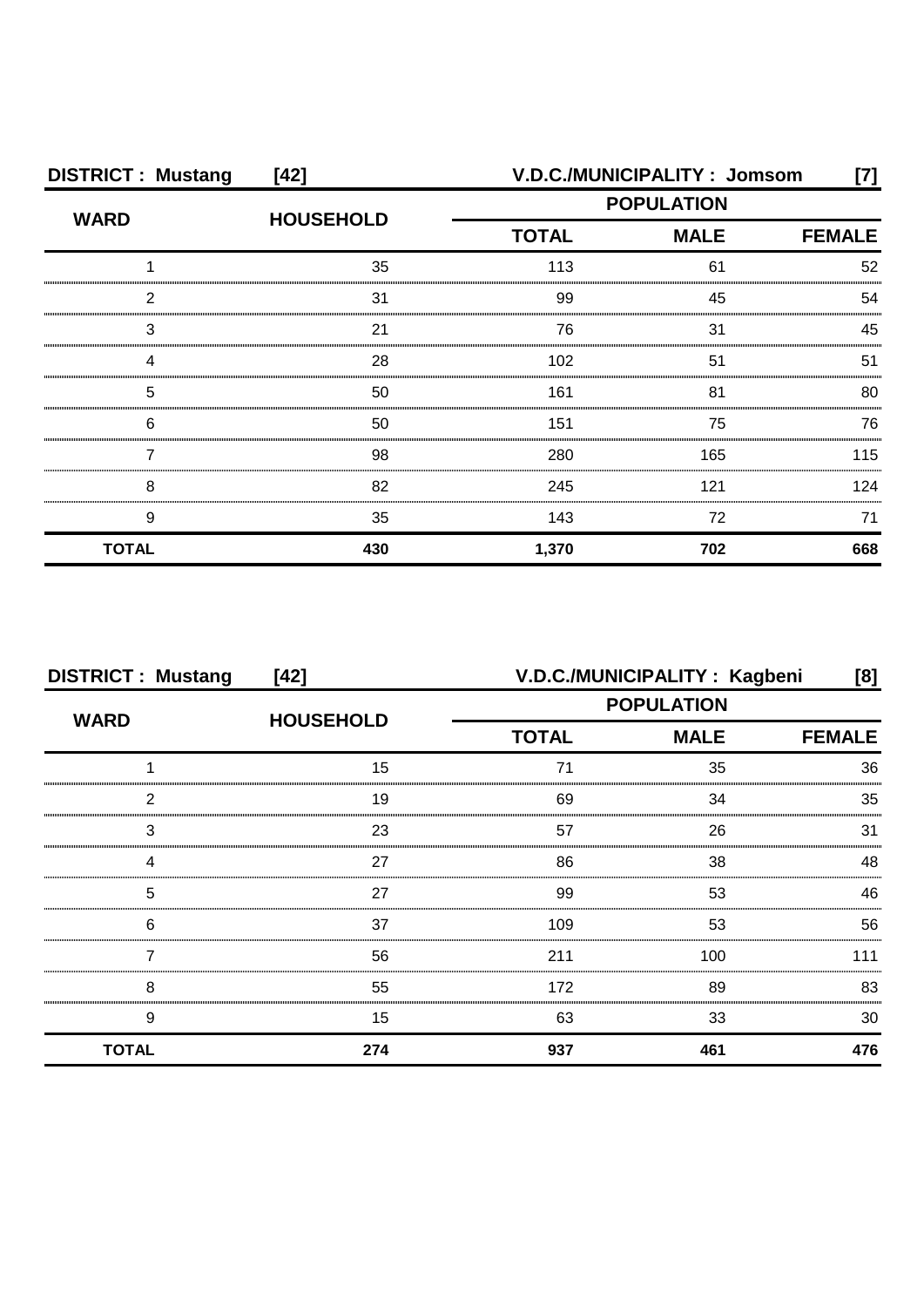| <b>DISTRICT: Mustang</b><br>$[42]$ |                  | V.D.C./MUNICIPALITY: Kobang<br>[9] |                                                                   |     |
|------------------------------------|------------------|------------------------------------|-------------------------------------------------------------------|-----|
| <b>WARD</b>                        | <b>HOUSEHOLD</b> |                                    | <b>POPULATION</b><br><b>MALE</b><br><b>TOTAL</b><br><b>FEMALE</b> |     |
|                                    |                  |                                    |                                                                   |     |
|                                    | 21               | 87                                 | 43                                                                | ΔΔ  |
| ⌒                                  | 8                | 43                                 | 31                                                                |     |
| 3                                  | 18               | 65                                 | 35                                                                | 30  |
|                                    | 33               | 145                                | 73                                                                | 72  |
| 5                                  | 26               | 81                                 | 38                                                                | 43  |
| 6                                  | 26               | 102                                | 50                                                                | 52  |
|                                    | 25               | 74                                 | 40                                                                | 34  |
| 8                                  | 28               | 83                                 | 45                                                                | 38  |
| 9                                  | 13               | 47                                 | 23                                                                | 24  |
| <b>TOTAL</b>                       | 198              | 727                                | 378                                                               | 349 |

| <b>DISTRICT: Mustang</b><br>$[42]$ |                  |                                                  | V.D.C./MUNICIPALITY: Kunjo | $[10]$        |
|------------------------------------|------------------|--------------------------------------------------|----------------------------|---------------|
| <b>WARD</b>                        | <b>HOUSEHOLD</b> | <b>POPULATION</b><br><b>TOTAL</b><br><b>MALE</b> |                            |               |
|                                    |                  |                                                  |                            | <b>FEMALE</b> |
|                                    | 16               | 81                                               | 45                         | 36            |
| っ                                  | 12               | 43                                               | 22                         | 21            |
| 3                                  |                  | 50                                               | 29                         | 21            |
|                                    | 34               | 132                                              | 63                         | 69            |
| 5                                  | 19               | 61                                               | 36                         | 25            |
| 6                                  | 8                | 35                                               | 22                         | 13            |
|                                    | 18               | 86                                               | 41                         | 45            |
| 8                                  | 9                | 36                                               | 18                         | 18            |
| 9                                  | 47               | 187                                              | 98                         | 89            |
| <b>TOTAL</b>                       | 174              | 711                                              | 374                        | 337           |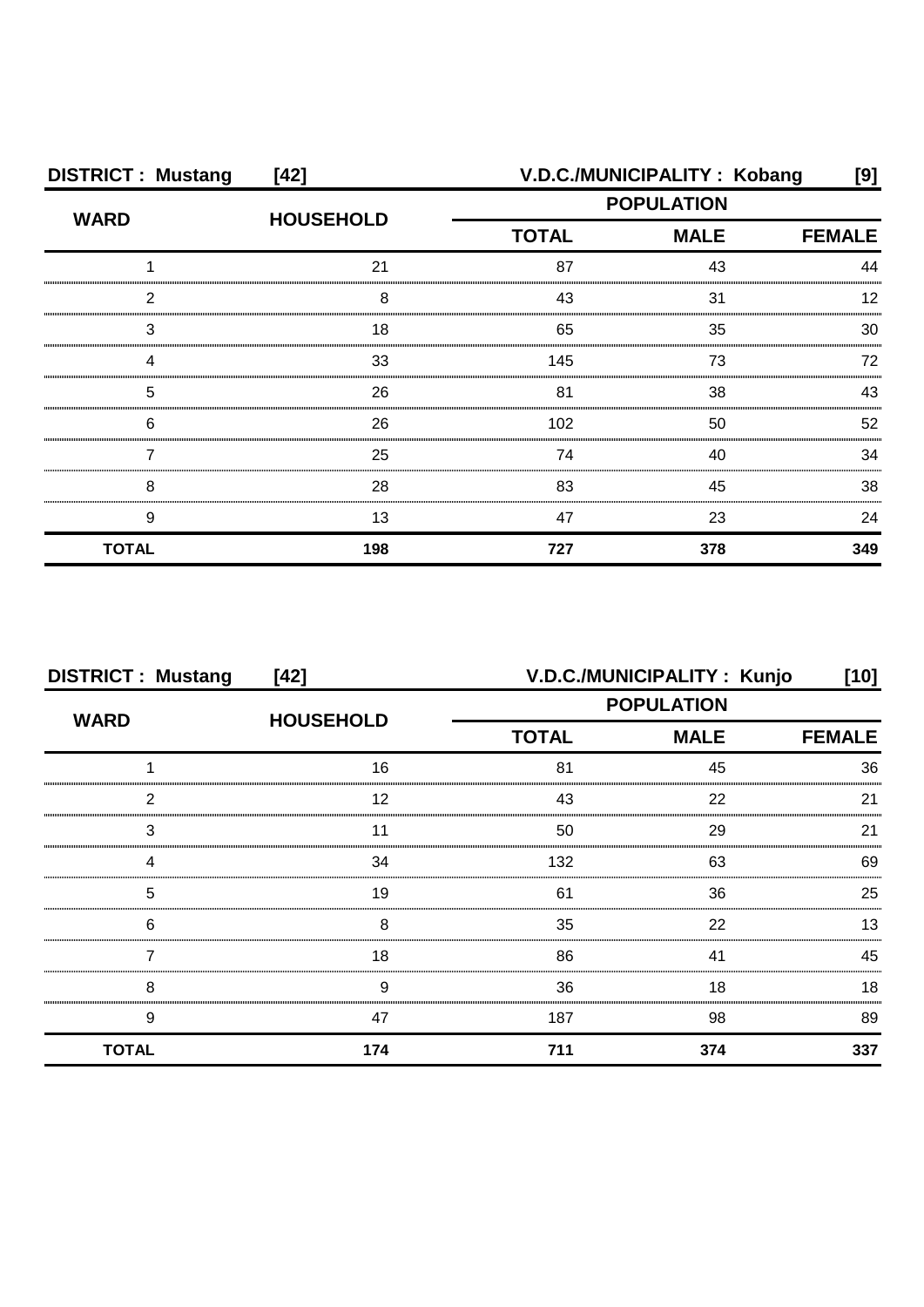| <b>DISTRICT: Mustang</b><br>$[42]$ |                  | <b>V.D.C./MUNICIPALITY : Lete</b><br>[11] |                   |               |
|------------------------------------|------------------|-------------------------------------------|-------------------|---------------|
| <b>WARD</b>                        | <b>HOUSEHOLD</b> |                                           | <b>POPULATION</b> |               |
|                                    |                  | <b>TOTAL</b>                              | <b>MALE</b>       | <b>FEMALE</b> |
|                                    | 24               | 93                                        | 43                | 50            |
| 2                                  | 21               | 89                                        | 51                | 38            |
| 3                                  | 24               | 87                                        | 47                | ⊿∩            |
|                                    | 16               | 59                                        | 29                | 30            |
| 5                                  | 53               | 184                                       | 95                | 89            |
| 6                                  | 42               | 163                                       | 94                | 69            |
|                                    | 21               | 78                                        | 39                | 39            |
| 8                                  | 19               | 76                                        | 39                | 37            |
| 9                                  | 2                | 10                                        |                   | h             |
| <b>TOTAL</b>                       | 222              | 839                                       | 441               | 398           |

| <b>DISTRICT: Mustang</b> | $[42]$           | V.D.C./MUNICIPALITY: Lomanthang |                   | [12]          |
|--------------------------|------------------|---------------------------------|-------------------|---------------|
| <b>WARD</b>              |                  |                                 | <b>POPULATION</b> |               |
|                          | <b>HOUSEHOLD</b> | <b>TOTAL</b>                    | <b>MALE</b>       | <b>FEMALE</b> |
|                          | 17               | 56                              | 25                | 31            |
| っ                        | 16               | 66                              | 33                | 33            |
| 3                        |                  | 38                              | 17                | 21            |
|                          | 23               | 75                              | 37                | 38            |
| 5                        | 20               | 57                              | 28                | 29            |
| 6                        | 16               | 54                              | 27                | 27            |
|                          |                  | 37                              | 20                | 17            |
| 8                        | 27               | 89                              | 41                | 48            |
| 9                        | 31               | 97                              | 48                | 49            |
| <b>TOTAL</b>             | 172              | 569                             | 276               | 293           |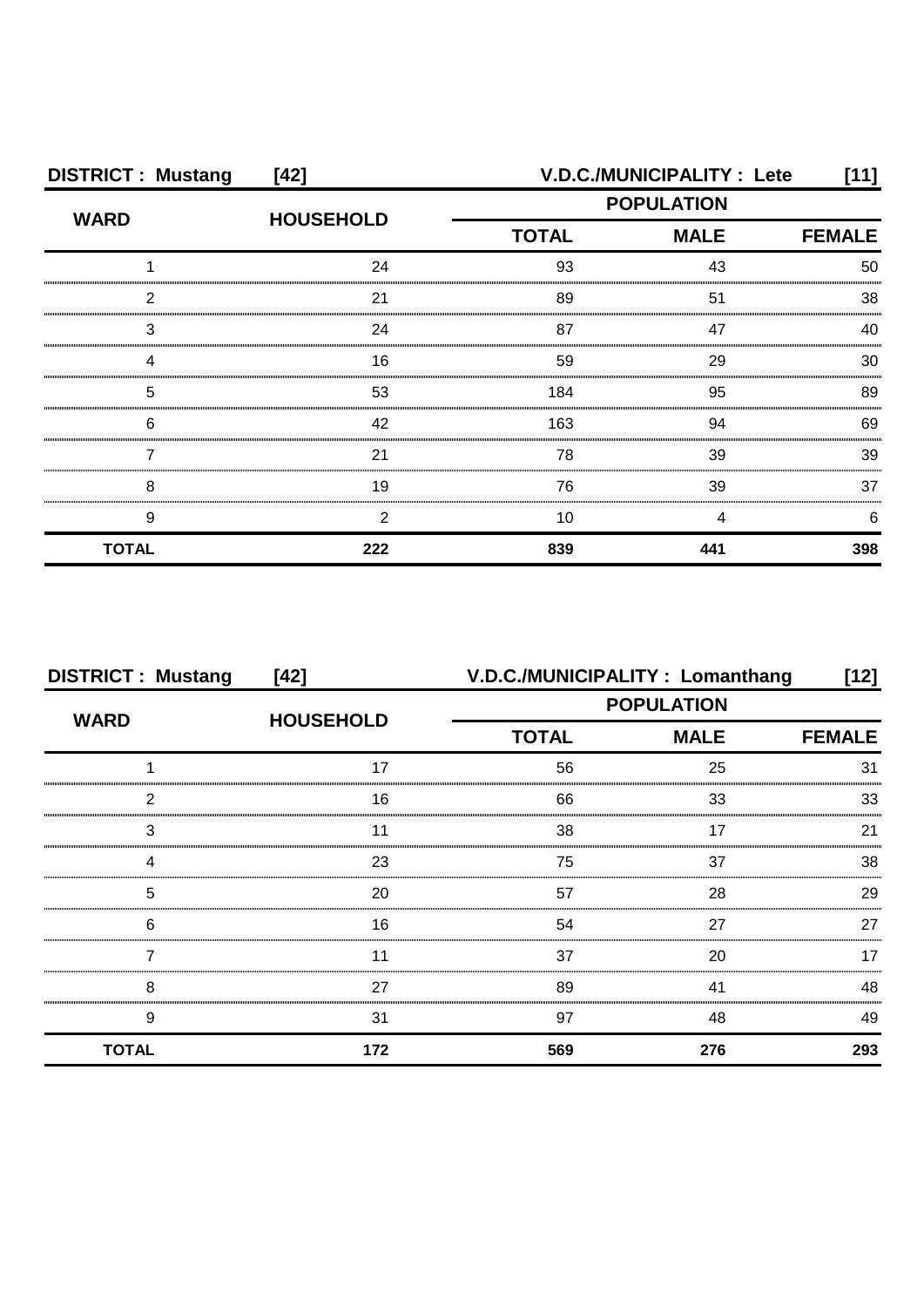| <b>DISTRICT: Mustang</b><br>$[42]$ |                  | V.D.C./MUNICIPALITY: Marpha<br>[13] |             |               |
|------------------------------------|------------------|-------------------------------------|-------------|---------------|
|                                    | <b>HOUSEHOLD</b> | <b>POPULATION</b>                   |             |               |
| <b>WARD</b>                        |                  | <b>TOTAL</b>                        | <b>MALE</b> | <b>FEMALE</b> |
|                                    | 92               | 342                                 | 190         | 152           |
| 2                                  | 18               | 61                                  | 28          | 33            |
| 3                                  | 21               | 73                                  | 43          | 30            |
|                                    | 21               | 91                                  | 50          | 41            |
| 5                                  | 124              | 481                                 | 269         | 212           |
| 6                                  | 26               | 66                                  | 33          | 33            |
|                                    | 23               | 87                                  | 46          | 41            |
| 8                                  | 62               | 242                                 | 134         | 108           |
| 9                                  | 27               | 108                                 | 46          | 62            |
| <b>TOTAL</b>                       | 414              | 1,551                               | 839         | 712           |

| <b>DISTRICT: Mustang</b><br>$[42]$ |                  | V.D.C./MUNICIPALITY: Muktinath<br>[14] |             |               |
|------------------------------------|------------------|----------------------------------------|-------------|---------------|
| <b>WARD</b>                        | <b>HOUSEHOLD</b> | <b>POPULATION</b>                      |             |               |
|                                    |                  | <b>TOTAL</b>                           | <b>MALE</b> | <b>FEMALE</b> |
|                                    | 27               | 106                                    | 56          | 50            |
| າ                                  | 28               | 95                                     | 47          | 48            |
| 3                                  | 23               | 76                                     | 35          |               |
|                                    | 22               | 51                                     | 28          | 23            |
| 5                                  | 16               | 43                                     | 19          | 24            |
| 6                                  | 22               | 68                                     | 30          | 38            |
|                                    | 23               | 73                                     | 38          | 35            |
| 8                                  | 19               | 73                                     | 28          | 45            |
| 9                                  | 18               | 43                                     | 20          | 23            |
| <b>TOTAL</b>                       | 198              | 628                                    | 301         | 327           |